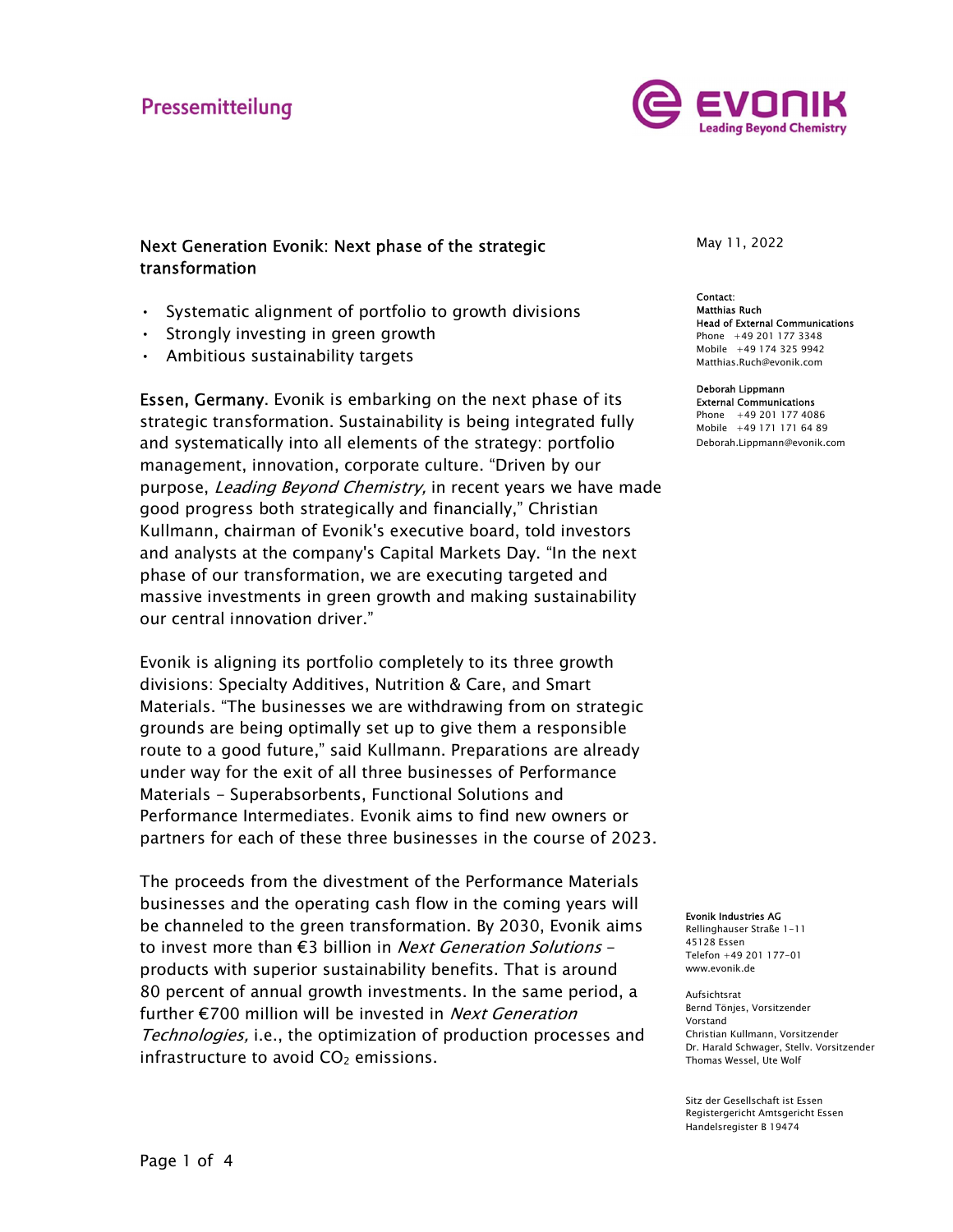

"We are greatly increasing our handprint and reducing our footprint at the same time," said Thomas Wessel, the executive board member responsible for sustainability. "Translated into KPIs: We will substantially increase the sales share of our *Next* Generation Solutions from 37 percent at present to over 50 percent by 2030." That includes, for example, drug delivery technologies for controlled release of pharmaceutical active ingredients, gas separation membranes for biogas and hydrogen, as well as natural-based active ingredients for cosmetics. "Our innovations help our customers make their products more sustainable and improve their climate performance," said Wessel. The dynamic rise in demand for Next Generation Solutions is evidence of their importance and offers Evonik above-average growth potential.

Evonik aims to reduce its footprint by significantly cutting both direct and indirect greenhouse gas emissions from production and processing. With the support of *Next Generation Technologies*, Evonik will reduce its scope 1 and 2 emissions by 25 percent, from 6.5 million metric tons at present to 4.9 million metric tons by 2030. This goal is fully consistent with the requirements of the Science Based Targets (SBTi) initiative, which Evonik is committed to. At the same time, the investments in sustainability are profitable: By investing €700 million in *Next Generation* Technologies, Evonik will cut its operating costs by more than €100 million a year up to 2030.

The repositioned Research, Development & Innovation unit is also fully integrating sustainability into the management of Evonik's innovation activities. "Our RD&I targets are right on track to generate additional sales of more than €1 billion with our innovation growth fields by 2025," said Harald Schwager, the executive board member responsible for innovation. "Our innovative capability is a key factor in leveraging green and profitable growth."

Evonik's aspirations are supported by its venture capital activities. A new Sustainability Tech Fund with a total investment volume of €150 million will strengthen the sustainability targets by investing into innovative technologies and business models. The focus is on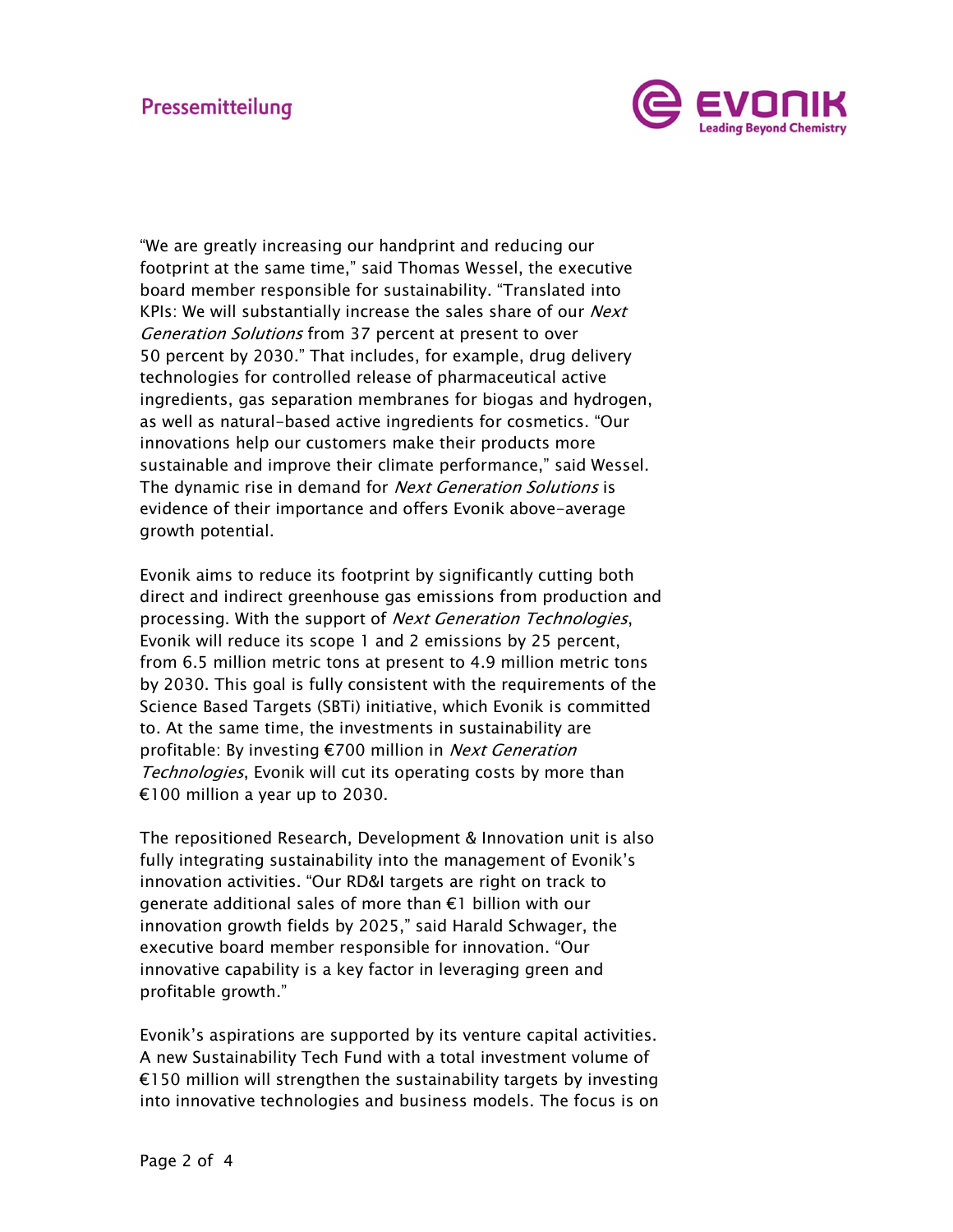

new technologies that will reduce emissions as well as on innovations that have a high technological fit with the *Next* 

*Generation Solutions*.<br>As part of its strategic transformation, Evonik has also reviewed its mid-term financial targets. "Despite the current challenging environment, we are confirming our core targets: an adjusted EBITDA margin of between 18 and 20 percent, a cash conversion rate of over 40 percent, and ROCE of around 11 percent," said Evonik's chief financial officer, Ute Wolf. In line with the full alignment to high-growth, less cyclical specialty chemicals, Evonik now aims to achieve an organic sales CAGR of over 4 percent. Up to now, the target was volume growth of over 3 percent. The annual capex budget increases successively from the current level of around €900 million to a level between €900 million and €1 billion over the next vears – as a result of investments in *Next* Generation Technologies to save  $CO<sub>2</sub>$  emissions.

In addition to these ambitious financial targets, the updated sustainability targets for Evonik's handprint and footprint will be integrated into the executive board's long-term compensation scheme from next year.

Evonik assumes responsibility - for its business, its employees, the environment, and society. The green transformation does not simply future-proof Evonik and safeguard its profitability, it also plays a key role in shaping its corporate culture. Responsibility and economic success are inseparable at Evonik.